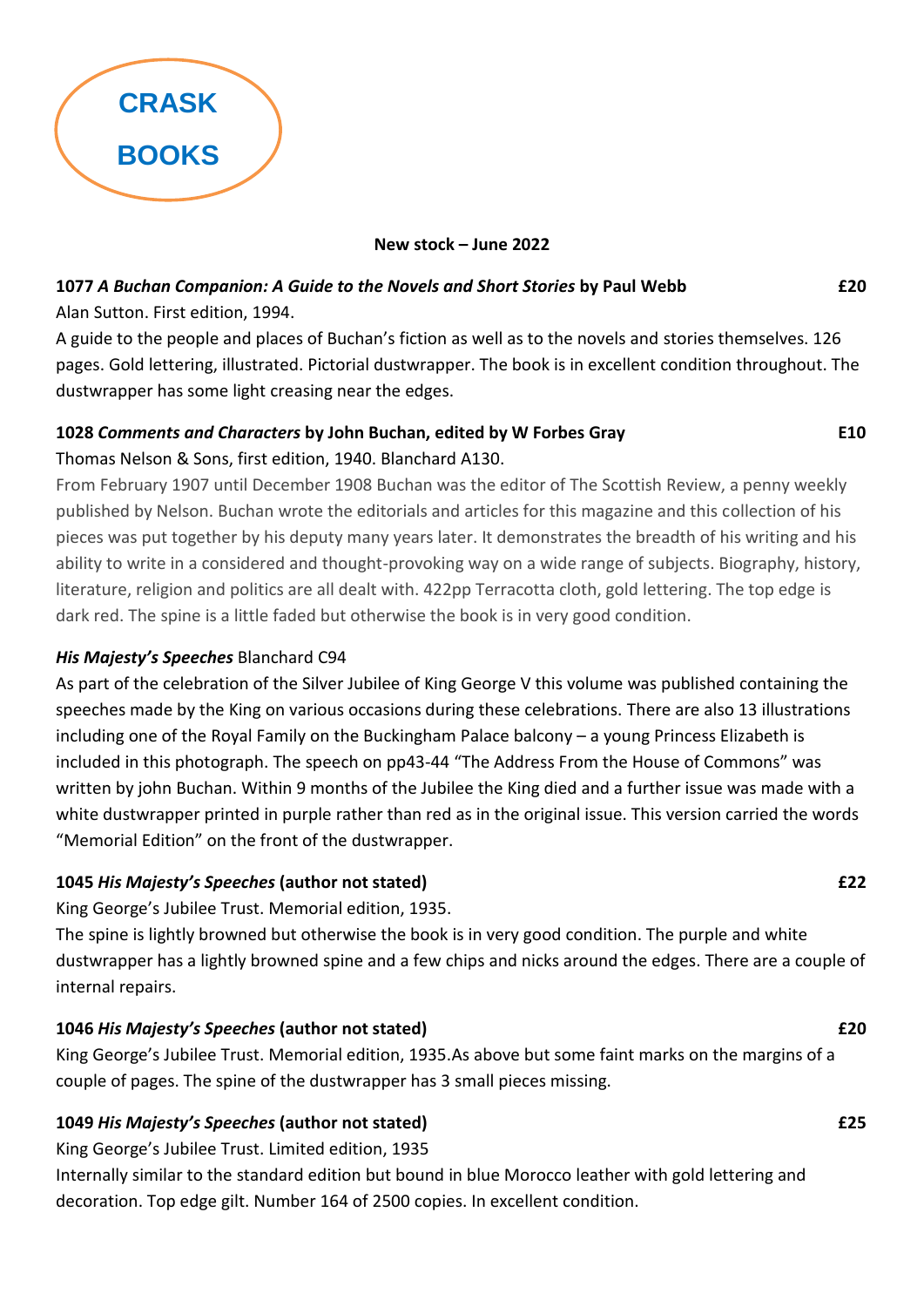## **1051** *His Majesty's Speeches* **(author not stated) £25**

King George's Jubilee Trust. Limited edition, 1935.

As above. Number 479. Surface abrasion on the leather at the top of the spine. Bought by Wigan Library and seems to have been stored in the box in which it arrived, which remains with the book.

# **1072** *John Buchan, A Biographical Sketch* **by Sheila Scott £8**

Sheila Scott. First edition, 1972.

A 35-page illustrated sketch of JB's life, written by one of the driving forces behind the original John Buchan Centre. Blue card covers with black lettering. Very good but for 3 small marks on the front.

# **1076** *John Buchan's Collected Poems* **edited by Andrew Lownie & William Milne £12**

Scottish Cultural Press. First edition, 1996.

*Poems Scots and English* was JB's only published collection of his poetry and contained just 28 poems. In addition, his humorous (and incomprehensible to 'outsiders') poem, *Ordeal by Marriage,* was privately published in very small numbers in 1915. There was also, of course, his poem *The Pilgrim Fathers* which won him the 1898 Newdigate Prize. However, he wrote poems for many other occasions, included snatches of poetry in his novels and short stories and occasionally used a poem as the dedication of a book. This work collects all of his known poetry, some of it previously unpublished and also includes a glossary for the assistance of those unfamiliar with Lowland Scots.

232 pages. Illustrated card covers. One corner is creased but otherwise the book is in very good condition.

## **1029** *Lord Minto* **by John Buchan £20**

## Thomas Nelson & Sons, first edition, 1924. Blanchard A64.

The life of a Victorian colonial administrator who was successively Governor-General of Canada and Viceroy of India. Described as a memoir but at 252 pages it is a fairly comprehensive biography. Red cloth with gold lettering. Frontispiece and 8 other illustrations. The spine is faded and has tiny splits at the ends. The corners are lightly bumped and, together with the edges, have slight wear. The covers have some patchy fading. Internally very good. There is a gift inscription on the half-title and a name on the front paste-down.

# **7541** *Motoring on Regional Byways: Lakeland* **by Christopher Trent £9**

GT Foulis & Co. First edition, 1967.

A book of suggested motor tours on what were then quiet roads in Cumberland, Westmorland and Furness, most of which I drove on at the time the book was written! Illustrated with black & white photographs. 127 pages. Green cloth with gold lettering. But for lightly bumped top corners the book is very good throughout. The pictorial dustwrapper is a little creased and rubbed in places and the spine lightly browned.

# **1073** *Mr. Buchan, Writer* **by Arthur C Turner £18**

SCM Press. First edition, 1949.

The first biography of JB to be written after his death. More of an extended biographical sketch than a detailed biography, it nevertheless gives an excellent overview of his life.

114 pages. Green cloth with purple lettering. Illustrated dustwrapper. The book is in good condition but for a narrow faded strip across the lower edge of the covers and some pencilled annotations near the back of the book. The d/w is rubbed and creased around the edges and has some wear in places. There is a small red (ink?) stain on the rear panel.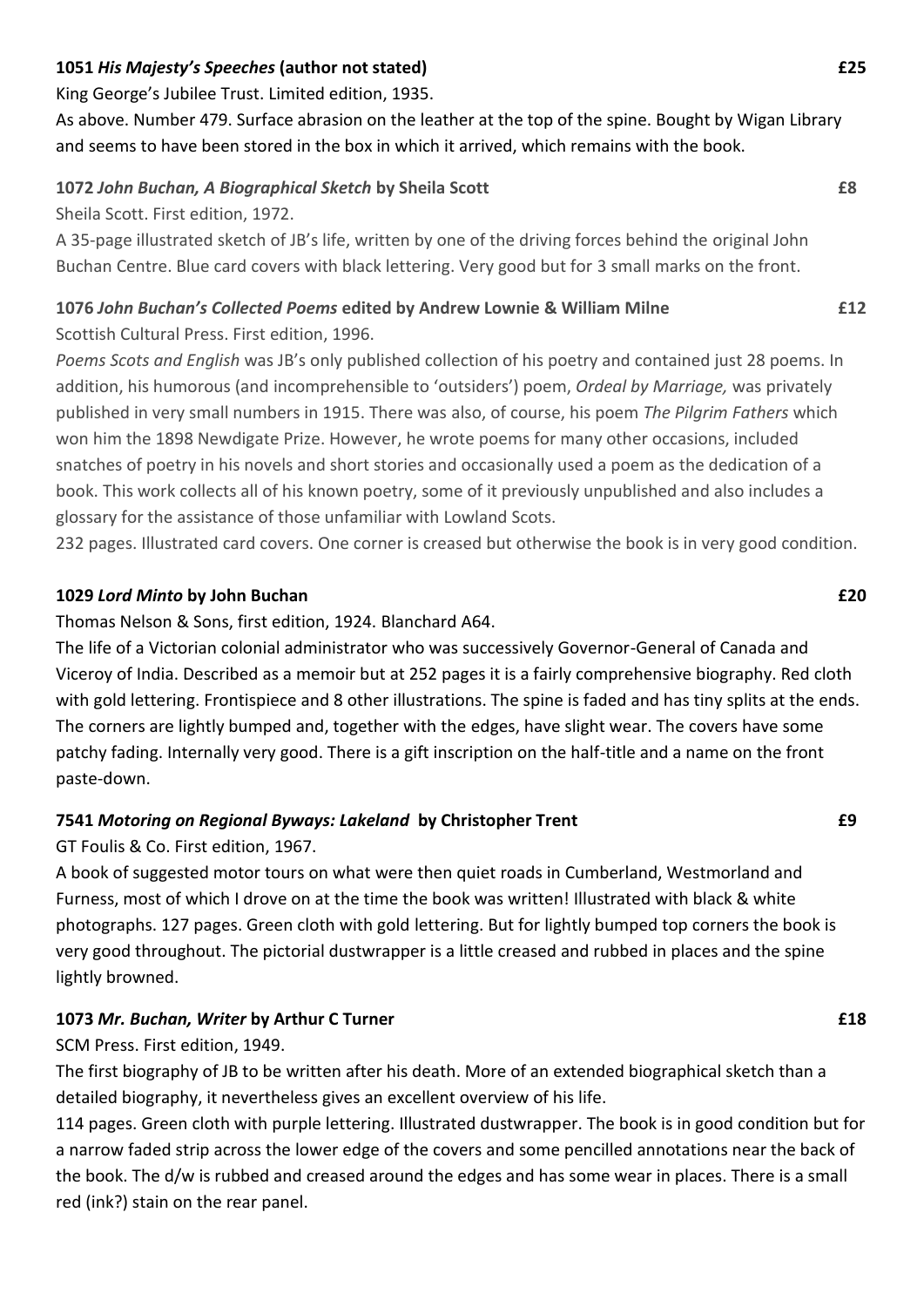# **1063** *Peebles March Riding and Beltane Queen Festival Centenary Book* **compiled by Douglas Wright £20** The Peebles Beltane Committee. First edition, 1999.

The origins of these celebrations are not fully known but they date back many centuries, and the book gives some of the background. Eventually they lapsed into desuetude. However, the March Riding was resumed in 1897 in connection with the Diamond Jubilee of Queen Victoria and 2 years later the crowning of the Beltane Queen was incorporated into the festivities. This book celebrates the centenary of the combined event which continues to this day. A brief account of each year's celebration is included and there are lists of those who, over the years, have held the various offices connected with the occasion; the Buchan family are mentioned on a number of occasions. The book is profusely illustrated.

276 A4 pages. Maroon cloth with silver lettering and decoration. Pictorial dustwrapper. The book is in very good condition throughout except for a small bump on the top edge of the front cover. The title page is price-clipped. The d/w is very bright but is creased and rubbed around the edges and there are small pieces missing at the ends of the spine and on the bottom edge.

## **1068** *Peebles March Riding and Beltane m Festival Centenary Book* **compiled by Douglas Wright £15**

The Peebles Beltane Committee. First edition, 1999.

As above but without a dustwrapper. Virtually as new.

## **1085** *Sir Quixote of the Moors* **by John Buchan £250**

T Fisher Unwin. First edition, 1895. Blanchard A2.

Buchan's first novel and the first book entirely written by him. An essential target for the serious Buchan collector. It is a novel of romance and tension set in Galloway in the days of the Covenanters. 188 pages, followed by 1 4-page selection from Unwin's catalogue. Black cloth with striking decoration in red, pink, yellow and green. The binding is in very good condition with just light rubbing at the ends of the spine and very lightly bumped corners. Internally excellent with an uncracked binding. There is a pencilled name on the front paste-down. A very nice copy of the version with the full title on the spine.

# **1064** *The Duke of Wellington* **by J Walter Buchan £8**

Thomas Nelson & Sons. First edition, 1914.

Walter was the second son of Revd. John & Mrs Buchan and had a long career as Town Clerk of Peebles. Shortly before the start of World War I he published this work which, after a brief account of his early life, follows his military career to its victorious conclusion at Waterloo. 312 pages. Green cloth with gold lettering; frontispiece and 15 other plates. The book is in moderate condition. The cloth is wrinkled in places and is rubbed in places. The lettering on the spine is faded. The binding is cracked, with the webbing showing at the front hinge, and is quite shaky. One plate is detached but still present. However, it is bright and clean internally. There is a prize certificate on the fly-leaf.

# **1027** *The Magic Walking-Stick* **by John Buchan £17**

Hodder & Stoughton first edition, 1932. Blanchard A95.

The only children's novel written by JB. 215 pages. Dark blue cloth with gold lettering. Frontispiece and 5 other full page illustrations by Morton Sale. Internally very good. The spine is sun-darkened and worn at the head. The front joint is partly slit and the spine has a small horizontal tear in the cloth. The corners are slightly rubbed and the binding is cocked.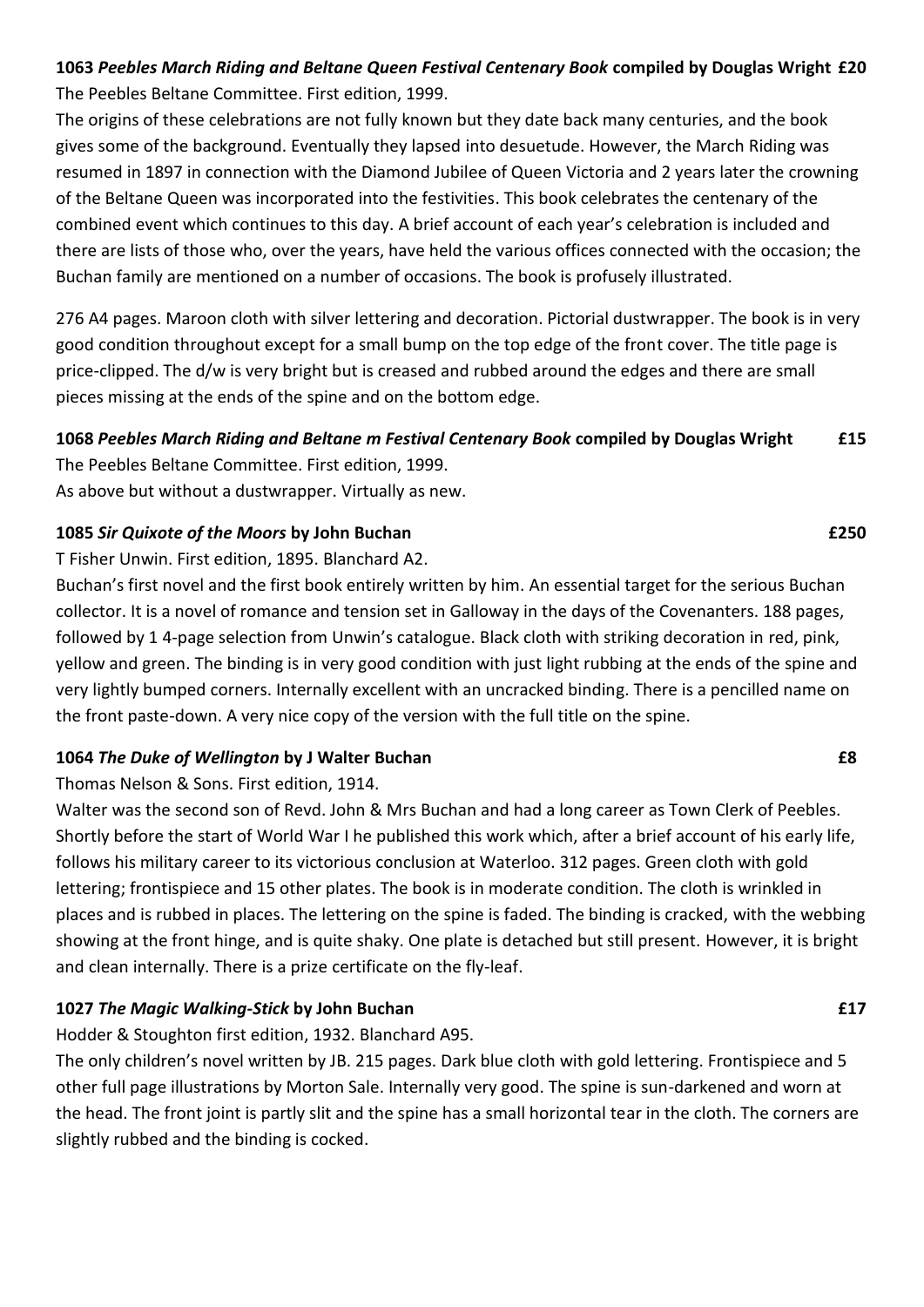### **1087** *The Nations of Today* **edited by John Buchan – complete set. £200**

Published by Hodder & Stoughton and by Waverley Book Co. First editions 1923/24.

A series of books (A New History of the World) edited by John Buchan. His 9-page "General Introduction" appeared in each volume but the books themselves were written by a range of different writers. 12 volumes were published and each included a note stating "Other Volumes in Preparation" but none of these "other volumes appeared. Presumably sales were insufficient to justify the publication of further volumes. The volumes which actually appeared were Japan, Italy, British America, Yugoslavia, France, The Baltic and Caucasian States, Great Britain (2 volumes), India, Belgium and Luxembourg, Bulgaria and Roumania, and Ireland. The books published by Hodder & Stoughton were in a plain dark blue binding whilst those published by Waverley Book Co had blind-stamped decoration on the front and the spine. Waverley was a subsidiary of H&S and I believe that books published by them were sold through a subscription scheme.

Each volume deals with the economic and social history of the country or countries involved and there are usually number of fold-out maps. All but one are in very good condition with just some rubbing of the edges and/or corners on some of the books. *Great Britain volume 1* has more widespread rubbing and some wear on the edges.

#### **1058** *The Shell Guide to the History of London* **by WR Dalzell £8**

#### Book Club Associates, 1987

The Shell guides were informative, well-illustrated books and this volume is no exception. This is one of the later guides, originally published by Michael Joseph Ltd, and gives a comprehensive account of the history of London's buildings from the well-known to the more obscure. 496 pages. Green cloth with gold lettering. Printed on semi-gloss paper and profusely illustrated. But for a very small scuff mark on the front cover and slight rubbing at the edges and corners the book is in excellent condition. The pictorial dust wrapper is lightly worn at the corners and has a tiny split at the head of the spine. A heavy book so overseas shipping may be expensive.

#### **1030** *The Thirty-Nine Steps* **by John Buchan, illustrated by Edward Ardizzone £10**

JM Dent & Sons, 1964, reprinted 1967.

Buchan's classic tale, published in the Children's Illustrated Classics series. 145 pages. Bound in patterned beige cloth with black decoration and dark red lettering. Patterned endpapers. Colour frontispiece and further illustrations at the head of the chapters and within the text. Ardizzone's illustrations are delightful. The book itself is in excellent condition. There is a school prize certificate pated in. The dustwrapper has led a hard life but has done its job of protecting the book. There is wear and creasing at the corners and a faded strip across the top of the front cover. The rear cover has a liquid stain inside and on the outside has a vertical strip which looks as if something has been stuck to it and removed.

### *Their Majesties Visit to Canada* Blanchard C129

King Georg VI and Queen Elizabeth visited Canada, the USA and Newfoundland in May and June 1939. This was the first visit to Canada by a reigning monarch and was hugely successful. This illustrated record of the visit includes all of the speeches made by the King during the tour. Many, if not all, were drafted by John Buchan in his capacity as Governor-General. 64 pages. Cream cloth with gold lettering and decoration. Patterned endpapers. Numerous illustrations.